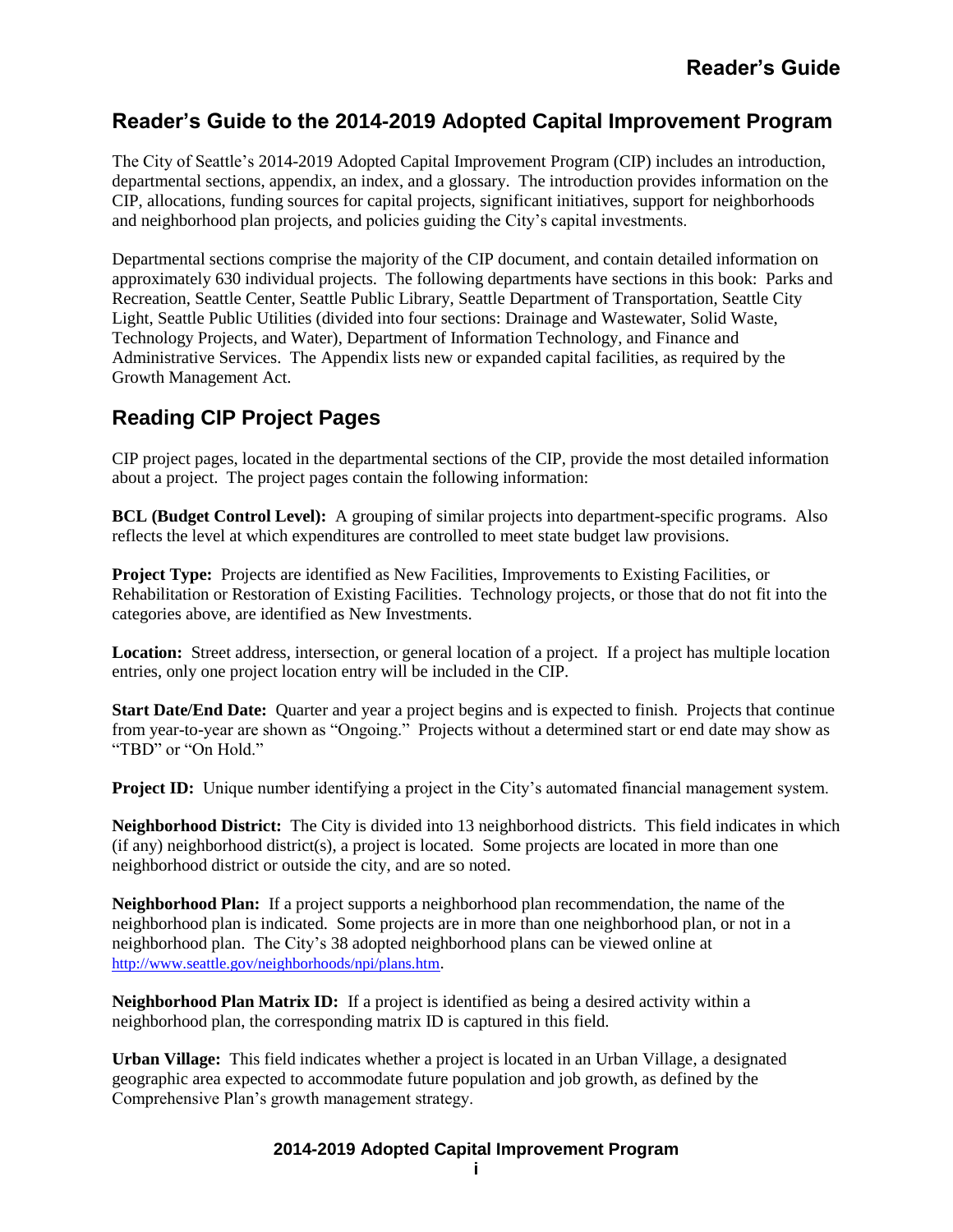**Project Description:** Information about the purpose, scope, and history of the project.

**Revenue Sources:** Revenues are all sources of money supporting a particular project such as grants, private donations, Councilmanic debt, Real Estate Excise Taxes, etc. The Revenue Source Table lists the project's revenue sources, life-to-date (LTD) expenditures through 2012; the 2013 revised budget (including 2013 Adopted Budget, carry-forward balances, abandonments, and supplemental appropriations); adopted 2014 appropriations; and estimated appropriation requests for 2015-2019. "TBD" indicates that revenue sources are to be determined.

**Fund Appropriations/Allocations:** This table lists the appropriating funds, which are those funds (with Summit codes) through which the department has legal appropriation authority, and dollar information by year. Note that this level of detail on the project pages is for information only. The City appropriates funds at the Budget Control Level.

**O&M Costs (Savings):** Estimate of significant increases or decreases in operations and maintenance costs as a result of a capital project. "N/C" denotes that operations and maintenance costs are not calculated.

**Spending Plan:** This field is shown when spending differs from appropriation or allocation for a given year. This is displayed for a limited number of projects in this document.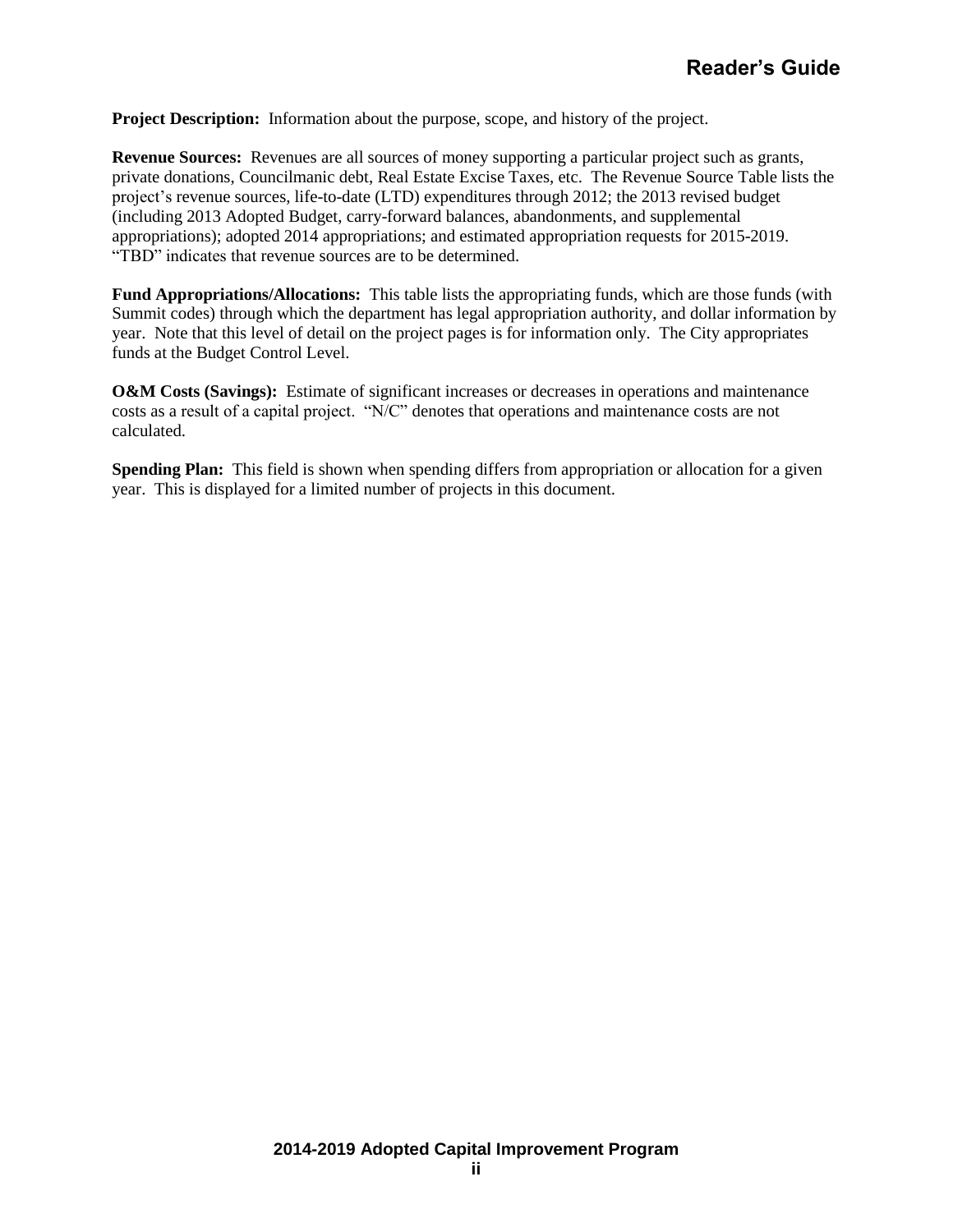# **Background**

The City of Seattle owns and operates a variety of physical assets, ranging from community parks, roadways, bridges, office buildings, libraries, open space, fire stations, maintenance yards, facilities at Seattle Center, and more. The City must properly maintain these assets in order to ensure they are safe, lasting, and provide a welcoming and usable space to serve their intended purposes. The City's utility infrastructure is also included in the Capital Improvement Program (CIP), including electric, solid waste, water and wastewater utility assets. The City's capital facilities support City operations, direct public services and programs, and in some cases provide direct public benefits themselves.

Every year during the annual budget process, the City adopts a six-year Capital Improvement Program (CIP) which outlines anticipated investments over that timeframe. The 2014-2019 Adopted CIP totals \$5.3 billion over six years, with \$937 million of that amount designated for 2014.

# **Capital Planning Policies**

The City has historically based capital planning efforts on a set of criteria that help set priorities among potential capital programs. [Resolution 31203,](http://clerk.ci.seattle.wa.us/~archives/Resolutions/Resn_31203.pdf) adopted in June 2010, set out the following policies to guide the City's capital spending:

- Preserve and maintain existing capital assets
- Support the goals of the City's plans
- Support economic development
- Consider external funding possibilities
- Consider revenue-generating possibilities
- Seek regional funding for regional projects
- Pursue cost-saving commitments
- Pursue conservation and sustainability investments

Additional specific considerations include:

- Compliance with regulatory requirements
- Coordination between departments and with other jurisdictions
- Public safety and health

Although departments on an individual basis do a thoughtful job of prioritizing their capital needs, it can be difficult to compare or prioritize needs across departments or to integrate department priorities with Citywide goals. The City Budget Office (CBO), in conjunction with the Mayor's Office, is undertaking a process to provide more clarity and transparency to CIP budget decisions. One outcome of this process is the development of CIP white papers for each department. These white papers describe departmentspecific funding priorities, funding challenges, and decision-making tools. The ultimate goal is to clearly communicate to all stakeholders about what CIP projects are funded and how and why the mix of projects was selected.

Summary information from these white papers is contained in the narrative sections for each department in this 2014-2019 Adopted CIP. For complete versions of the department white papers, please refer to the City Budget Office website: <http://www.seattle.gov/financedepartment/>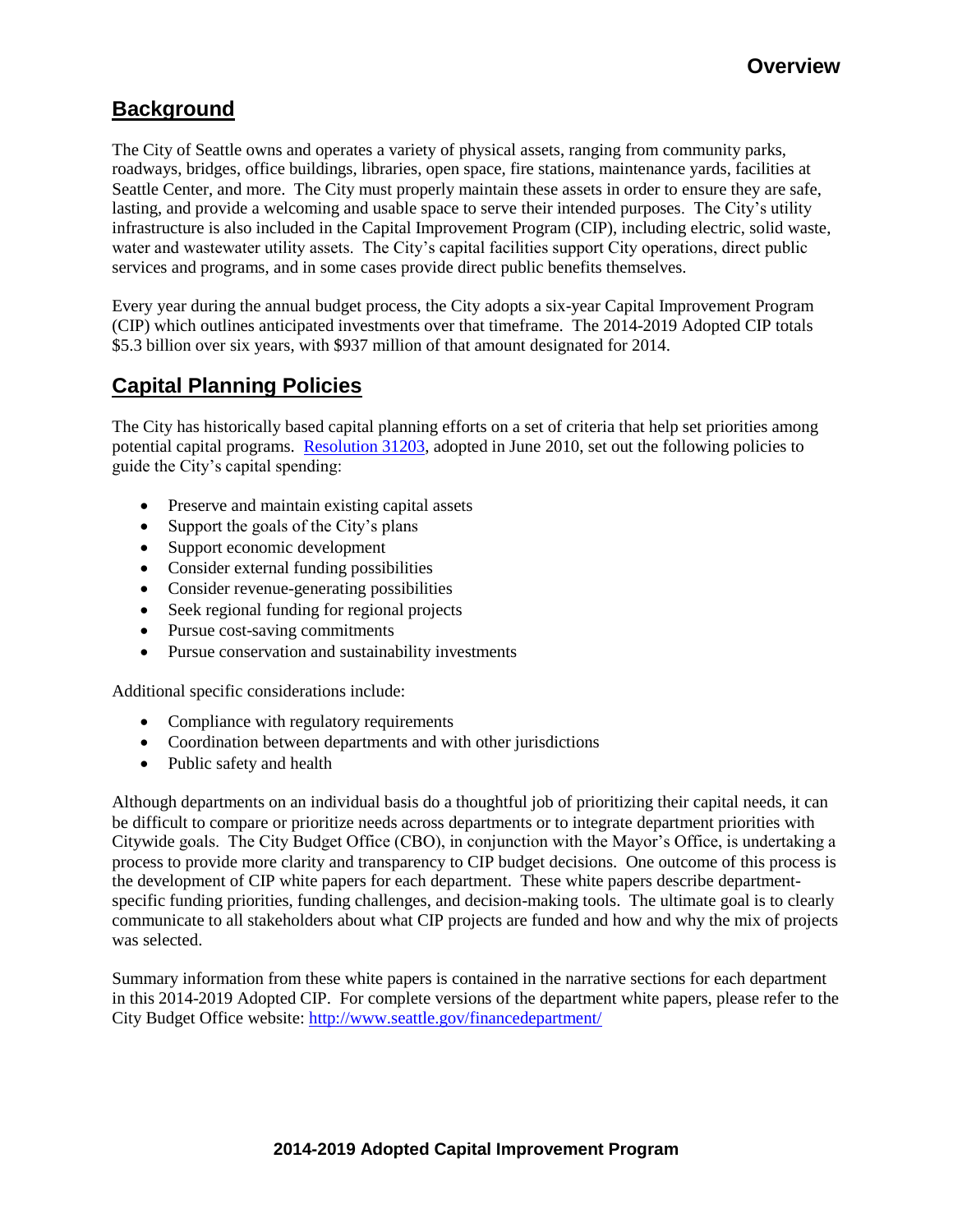# **Capital Program Funding and Recent Challenges**

Like all large municipalities, Seattle relies on a variety of sources to pay for capital projects. These include locally-generated revenues (taxes, fees, voter-approved levies, and user charges), intergovernmental revenues (including state and federal grants), and debt issuance. Unlike pay-as-you-go sources of funding, the issuance of debt requires revenues in future years to repay the principal and interest expenses. These traditional sources continue to provide the majority of funds for capital facility investments. Seattle City Light and Seattle Public Utilities fund utility projects with revenues from utility rates. The utilities also issue debt to finance a portion of their capital projects. The City's level of capital investment is based on the mix and extent of financial resources available to the City.

Funding for City general government capital needs is limited and has been further hampered by the recent Great Recession. Regular funding of the City's general government capital program is highly dependent on revenue from Real Estate Excise Taxes (REET), transportation-specific taxes, and in some cases relies on General Fund support, as well. REET is a volatile revenue source that tracks closely to local economic activity. As shown in the graph below, REET revenues rose sharply in 2004-2007 during the economic expansion, but plummeted in 2008 - 2011 as activity fell off. While projections for future years anticipate REET revenues to resume growing, large and sudden fluctuations in this revenue source make it difficult to rely upon for ongoing capital needs.

For this reason, the City maintains a reserve of REET funds to help offset fluctuations in revenue. The City dipped into this reserve in 2010, but rebuilt the reserve over time in order to deal with future unexpected downturns in revenue. Through careful management of capital spending since 2010, the City anticipates achieving the \$10 million target reserve levels for REET in 2014. The City has not achieved the REET reserve target since 2008. The reserve is critical to ensure the City has sufficient funding to maintain core asset preservation work in the event of a future economic downturn.



As described above, the City also relies on other funding sources for its capital program, including locally-generated revenues (taxes, fees, voter-approved levies, and user charges) and intergovernmental revenues (including state and federal grants). Reliance on councilmanic or voter approved debt is another common financing tool, although those obligations must be repaid from the same set of limited resources including REET and General Fund revenues.

Given the volatility of REET revenues, the City has prudent financial policies that limit the use of REET primarily to support cash spending on capital projects in lieu of supporting fixed debt service payments. Under current policy, any REET supporting newly issued debt can only be used in relation to the City's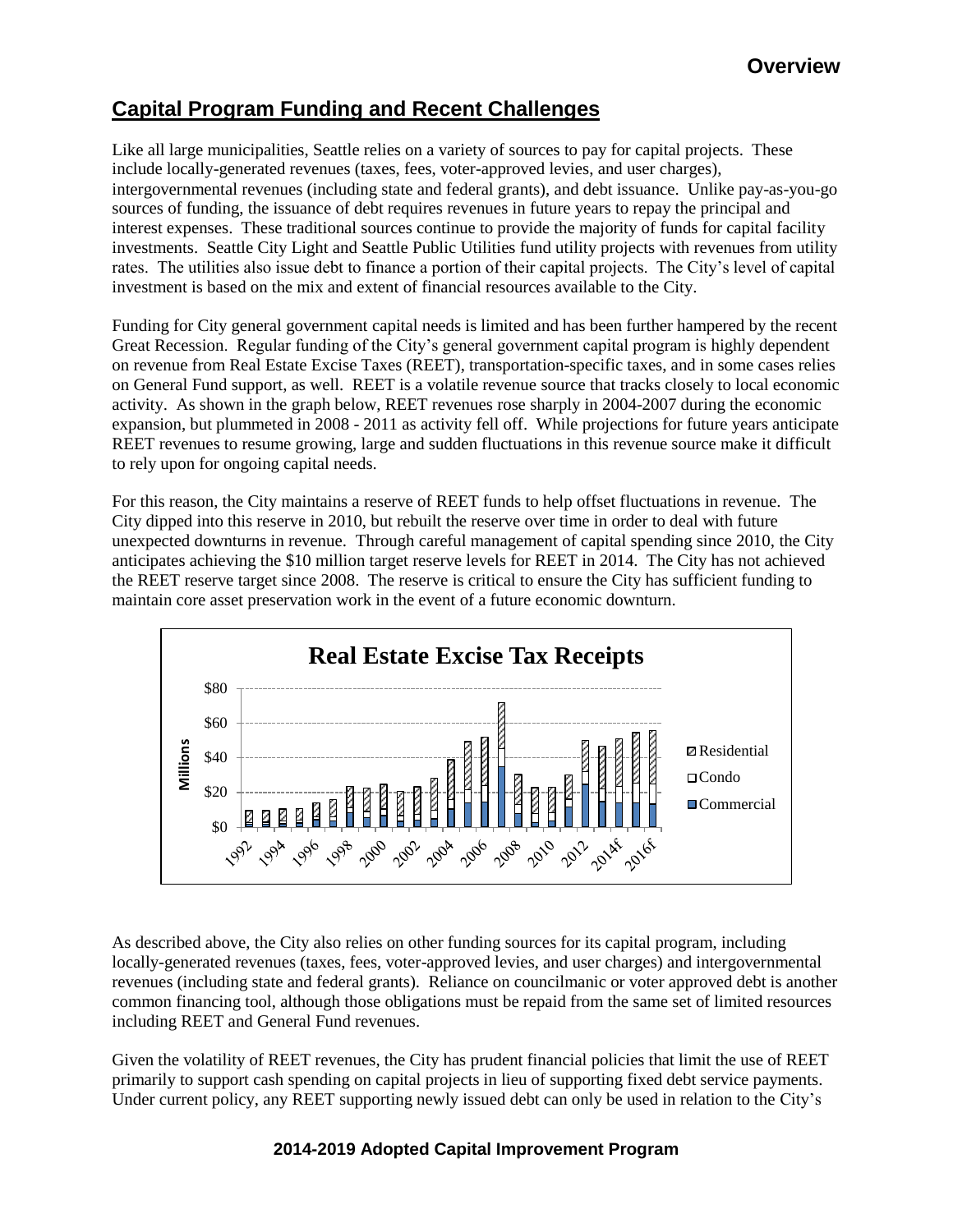Fire Facilities and Emergency Response Levy (2003). The 2014-2019 Adopted CIP continues this policy, ensuring sufficient flexibility with REET commitments to respond to changing revenue patterns over time.

# **Seattle's Recent History – Major Voter-Approved Capital Projects**

In addition to reliance upon general tax sources, Seattle undertook a number of major capital projects during the last two decades using voter-approved funds and Councilmanic (non-voted) debt. Capital voter-approved projects include improvements to Seattle Center and construction of new or expanded community centers and parks, new or remodeled downtown and branch libraries, new or remodeled fire facilities, parks improvements, funding for low income housing, and replacement of the Central Seawall. The City used Councilmanic debt to address the City's downtown office space requirements, including purchase of the Seattle Municipal Tower and purchase of Park 90/5, a complex of office and warehouse buildings used to house Police support facilities and some other City functions. In 2002, the City completed a Justice Center to house Police administration and the Municipal Court. City Hall opened in 2003. The most recent capital project levies are:

- The 1998 Libraries for All Levy a 30-year, \$196 million dollar voted bond measure that built a new Central Library, four new branch libraries and renovated or replaced 22 branch libraries.
- The 1999 Community Centers and Seattle Center Levy an eight-year, \$72 million levy which renovated and expanded community centers as well as renovations to Seattle Center.
- The 2003 Fire Facilities and Emergency Response Levy a nine-year, \$167 million levy which upgrades or replaces the City's 33 fire stations and renovates the Chief Seattle fireboat, and built a new Emergency Operations Center and a new Joint Training Facility.
- $\bullet$  The 2006 Bridging the Gap Levy a nine-year, \$365 million levy for transportation maintenance and improvements.
- The 2008 Parks and Green Spaces Levy a six-year, \$146 million levy to acquire, develop, or restore, existing or new, parks, recreation facilities, cultural facilities, green spaces, playfields, trails, community gardens, and shoreline areas.
- The 2012 Central Seawall Excess Levy a 30-year, \$290 million bond levy completes funding necessary to construct Phase 1 the Elliott Bay Seawall Project (from Washington Street to Virginia Street) and funds reconstruction of one of the public piers (Pier 62/63 and Waterfront Park).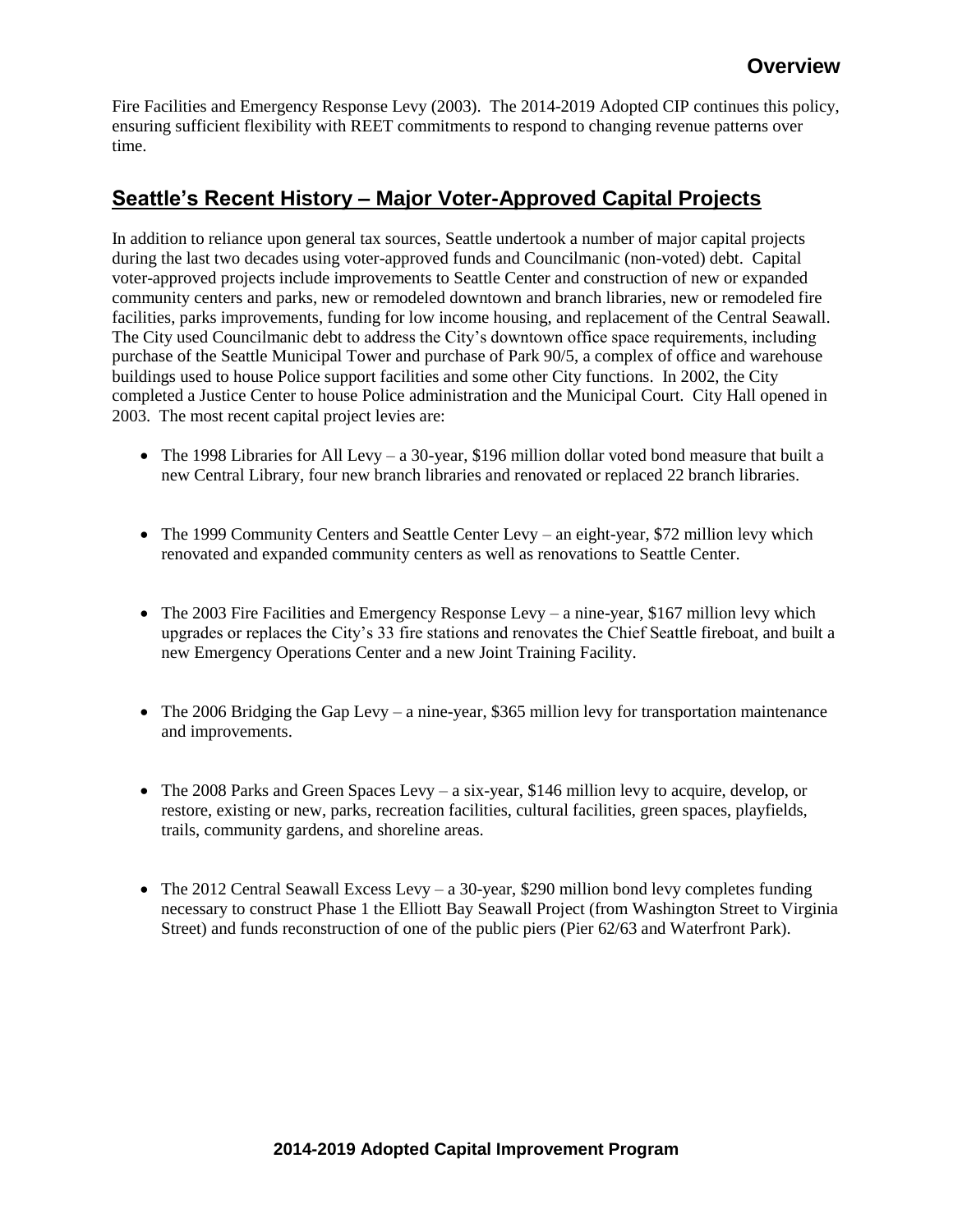# **Funding Dynamics for Significant Future Capital Projects**

Given general resource funding challenges, the City will continue to rely on voter-approved funding packages to complete major capital projects and to secure needed funding for basic asset preservation. The City has identified several major capital projects for which it will need funding and also identified a gap between City policies on asset preservation spending and available resources for this purpose. Given funding constraints, the City does not have sufficient resources to support every project. But the City has identified priority projects. The following sections describe these priority areas at a high level. The City will need additional voter-approved levy authority in order to fund these projects and raise asset preservation funding levels to at least minimum target levels.

# **Transit**

The City adopted the Transit Master Plan (TMP) in 2012. The TMP provides strategic guidance for the City on how best to connect neighborhoods, businesses and people in Seattle. It maps out where investments in more environmentally sustainable modes of transportation can improve mobility and access for all users of the transportation system. The City must embrace the recommendations of the TMP and must find the means to turn those recommendations into action.

The City will invest over \$13 million in 2014 for TMP early implementation, not including Sound Transit funding of the First Hill Streetcar. Funding provided in the 2014-2019 Adopted CIP is critical to advance transit planning in Seattle. This will enable the City to be more competitive in seeking grant funding for these projects in addition to improved coordination with other regional transportation agencies. Improving our regional high capacity transit system is also critical for our local economy to remain competitive and to protect our regional natural resources.

The Citizens' Transportation Advisory Committee (CTAC III) delivered their recommendation in 2011 to the mayor and council and agreed that additional investments in our transportation system were prudent and that the time for action is now. While voters did not approve the funding package in November 2011, this important dialogue continues about how the City can make progress towards an equitable and sustainable transportation system.

## **Public Safety Facilities**

Several public safety facilities are in need of replacement. Fire Station 5 on Alaskan Way, Fire Station 22 on East Roanoke Street, the Police Harbor Patrol facility on Lake Union and the Police North Precinct on College Way North all are in need of replacement. The Seawall funding package that was approved by voters in November 2012 provides a portion of the resources required for the repair of Piers 62 and 63, but additional funding is also required to complete these projects.

The 2014-2019 Adopted CIP includes General Fund-supported debt to continue work on a new Police North Precinct facility from which the Seattle Police Department serves the north end of the city. While General Fund resources are currently identified to support initial phases of the project, future phases will require additional funding from sources not yet determined.

## **Parks Asset Preservation**

The Parks Asset Management Plan identifies \$270 million in projects over the next 6 years. Funding for asset preservation of the City's park system is below target levels and current revenue projections indicate this is unlikely to change over the next decade. The City therefore anticipates the need for renewal of the 2008 Parks Levy. The Parks Legacy Citizen's Advisory Committee is currently considering options and will make recommendations to the City in 2014.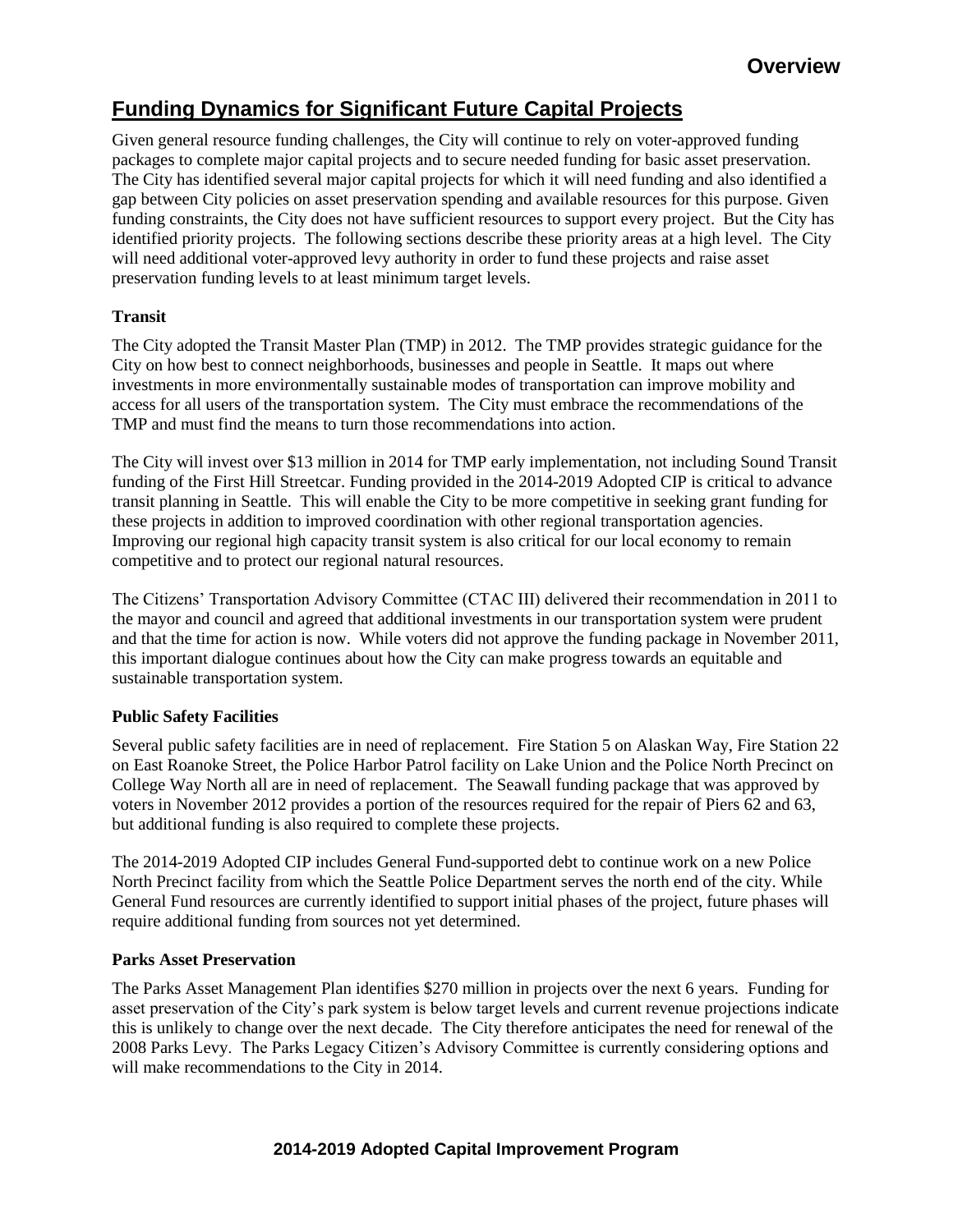Public input to this process is critical to ensure the proposal reflects community priorities. For additional information, see the [Parks Legacy Plan website.](http://www.seattle.gov/parks/legacy/) Written comments can be sent via email to [parkslegacy@seattle.gov.](mailto:parkslegacy@seattle.gov)

### **Future Strategic Planning Required**

Investments are needed in the City's maintenance shops and only slow progress is currently being made on implementation of the Seattle Center Master Plan. Funding does not exist yet to support replacement of the Magnolia Bridge. While the near-term need for construction of a city jail has been avoided, a longer-term approach should be developed in the context of planning for capital expenditures across all of the areas mentioned. The City must also begin to consider how to address basic transportation funding declines when the Bridging the Gap levy ends in 2015.

# **Protecting and Creating Opportunities for Workers**

The City considers not only what capital projects to fund but also how to deliver them and achieve broader goals for fairness, equity and opportunity in the community. The Department of Finance and Administrative Services (FAS) leads a number of policy initiatives to ensure social responsibility and equity in the spending of City capital dollars.

**Fair and equitable treatment of workers:** While FAS monitors and enforces fair and equitable treatment of workers in City construction contracts to protect workers, due to limited resources it could only focus on a small number of projects. In 2013, FAS increased its monitoring and enforcement of wage and labor conditions on City-contracted construction projects, including Office of Housing-financed projects. The 2014 Adopted Budget provides funding to allow FAS to continue this program, expanding its scope to provide compliance monitoring for wage and labor violations for projects considered highrisk.

**Reduce barriers to construction jobs:** The City of Seattle is interested in increasing construction employment opportunities for individuals facing barriers to jobs in the construction industry. As the local construction work force ages out, the construction industry must train new workers to ensure a steady supply of employees for local projects.

In 2013, the Mayor and City Council issued a Resolution to have FAS staff and research a possible Target Hire policy that would promote training, employment and contract strategies that would support hire of workers who are women, people of color, and other socially and economically disadvantaged residents. As a result of the Resolution, the Mayor and City Council will receive recommendations from an Advisory Committee for Construction Careers, which will direct policy that FAS will implement in 2014 to address the City's need for a diverse, local supply of a construction workers.

The City has also implemented a Project Labor Agreement for the Elliott Bay Seawall that includes unprecedented community work force provisions to seek a local and diverse work force. Substantial work will continue throughout 2013-2014 and beyond.

**Woman and Minority Owned Business (WMBE):** The City continues to successfully address contracting equity for minority- and women- owned businesses. In 2011, FAS implemented a Citywide requirement on all public work bids and contracts above \$300,000 that has very effectively encouraged and enforced commitments by contractors to use WMBE firms.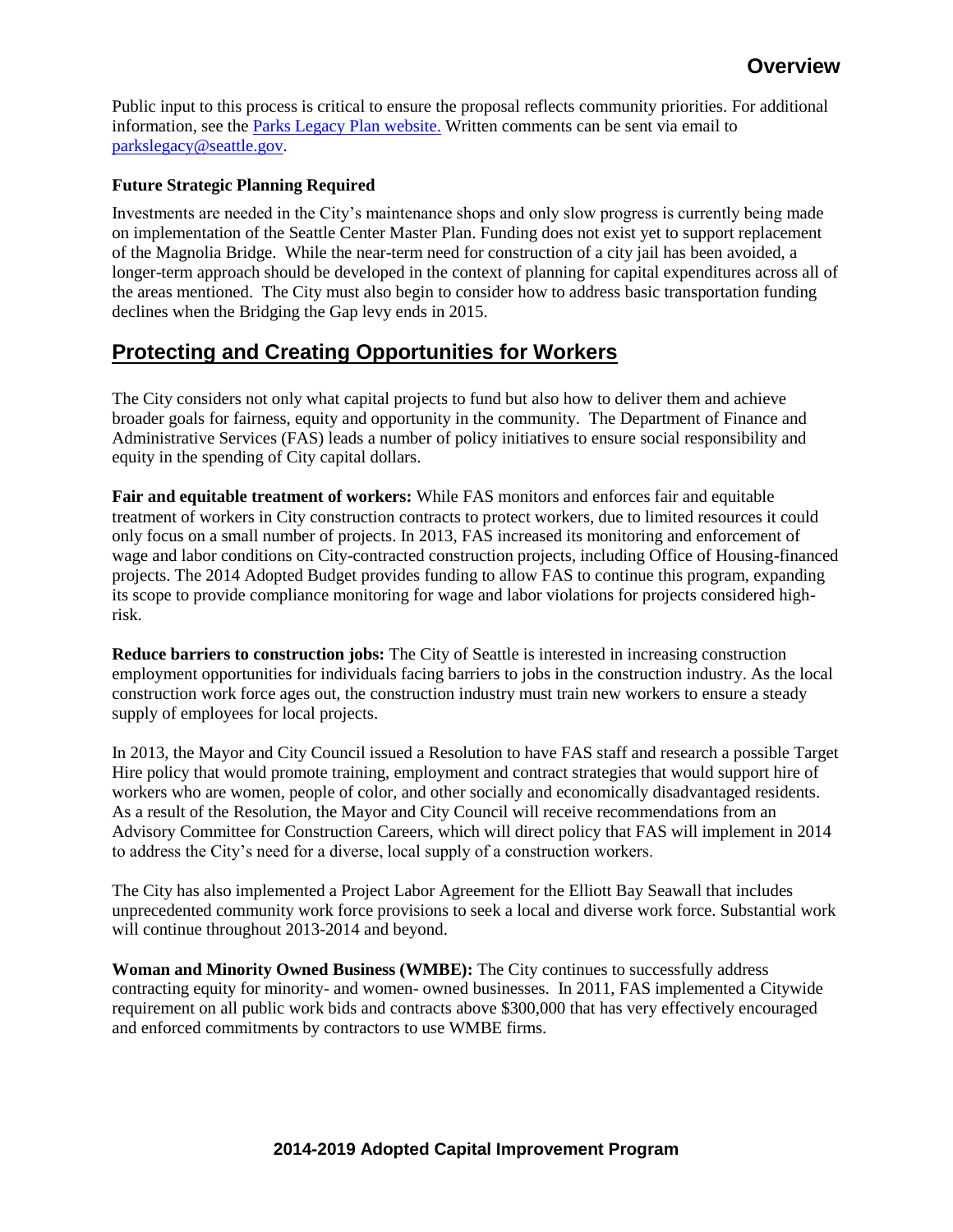# **2014-2019 Adopted Capital Improvement Program Summary**

The 2014-2019 Adopted CIP totals \$5.2 billion for six years and includes approximately 630 individual projects. \$3.1 billion of the six-year total, or 60%, are utility projects managed by Seattle City Light (SCL) and Seattle Public Utilities (SPU), and mostly are funded by utility rates. \$1.6 billion (31%) is in Seattle Department of Transportation (SDOT) over the six-year period. The remaining departments (Parks and Recreation, Finance and Administrative Services, Seattle Center, Seattle Public Library, and Department of Information Technology) account for approximately \$516 million, or 10%, of the six-year CIP.

|                               | 2013           | 2014           | 2015             | 2016-19          | 2014-19      |
|-------------------------------|----------------|----------------|------------------|------------------|--------------|
| <b>Department</b>             | <b>Adopted</b> | <b>Adopted</b> | <b>Estimated</b> | <b>Estimated</b> | <b>Total</b> |
| Finance and Administrative    |                |                |                  |                  |              |
| Services                      | 52,865         | 49,568         | 63,031           | 96,763           | 209,362      |
| <b>Information Technology</b> | 12,509         | 37,707         | 31,436           | 49,705           | 118,848      |
| Parks and Recreation          | 39,147         | 37,026         | 20,537           | 53,237           | 110,800      |
| <b>Seattle Center</b>         | 8,980          | 7,119          | 4,602            | 31,585           | 43,306       |
| Seattle Public Library        | 3,425          | 4,438          | 3,895            | 15,075           | 23,408       |
| <b>Seattle Transportation</b> | 203,357        | 278,868        | 324,717          | 1,003,908        | 1,607,494    |
| <b>Subtotal</b>               | 320,283        | 414,727        | 448,219          | 1,250,273        | 2,113,218    |
| <b>City-owned Utilities</b>   |                |                |                  |                  |              |
| Seattle City Light            | 282,734        | 291,159        | 389,666          | 1,265,255        | 1,946,080    |
| SPU - Drainage & Wastewater   | 87,250         | 97,736         | 83,397           | 389,674          | 558,808      |
| SPU - Solid Waste             | 11,148         | 28,858         | 50,276           | 54,399           | 133,533      |
| SPU - Technology Projects     | 23,667         | 23,922         | 24,202           | 60,891           | 109,015      |
| SPU - Water                   | 49,803         | 67,035         | 71,412           | 224,068          | 362,315      |
| <b>Subtotal</b>               | 454,602        | 508,711        | 618,954          | 1,994,287        | 3,109,752    |
| <b>City Total</b>             | 774,885        | 923,437        | 1,067,173        | 3,232,359        | 5,222,969    |

## **2014-2019 Adopted CIP by Department (dollars in thousands)**

Notes:

1. 2013 Adopted totals are based on the 2013-2018 Adopted CIP.

2. Not all funds above are appropriated; see the 2014 Adopted Budget for a list of capital appropriations by department.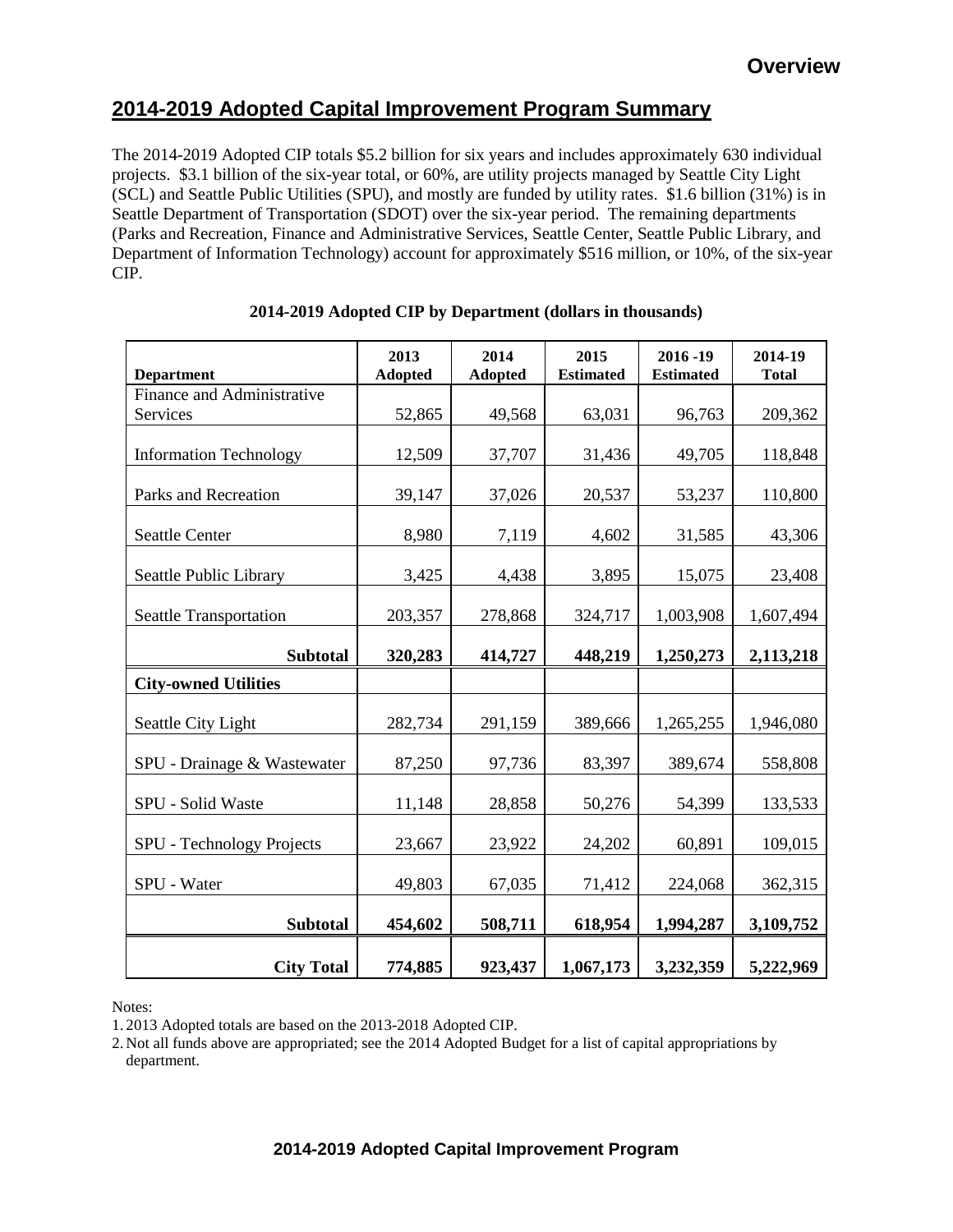

# **2014 Adopted CIP by Department - \$ 923 Million**

The table below identifies funding sources for the 2014-2019 Adopted CIP by Revenue Source Group.

| 2014-2019 Adopted CIP Revenues |  |  |
|--------------------------------|--|--|
|--------------------------------|--|--|

| <b>Revenue Source Group</b> (in \$1,000s)   | 2013<br><b>Adopted</b> | 2014<br><b>Adopted</b> | 2015<br><b>Estimated</b> |
|---------------------------------------------|------------------------|------------------------|--------------------------|
| <b>Federal Funds</b>                        | 16,888                 | 25,612                 | 7,638                    |
| <b>King County Funding</b>                  | 275                    | 15,574                 | 5,958                    |
| Other City Funds                            | 38,387                 | 64,721                 | 93,585                   |
| <b>Other Local Government</b>               | 25,085                 | 14,463                 | 364                      |
| Private Funding                             | 5,410                  | 5,451                  | 2,171                    |
| <b>State Funding</b>                        | 17,826                 | 23,981                 | 33,235                   |
| To Be Determined                            |                        |                        | 64,351                   |
| <b>Utility Funding</b>                      | 456,373                | 510,426                | 621,241                  |
| Real Estate Excise Tax                      | 44,044                 | 57,784                 | 43,603                   |
| <b>Bond Financed</b>                        | 83,282                 | 82,445                 | 31,609                   |
| Voter-approved Funds (Seattle and King Co.) | 87,316                 | 122,980                | 163,218                  |
| <b>Grand Total</b>                          | 774,886                | 923,437                | 1,067,173                |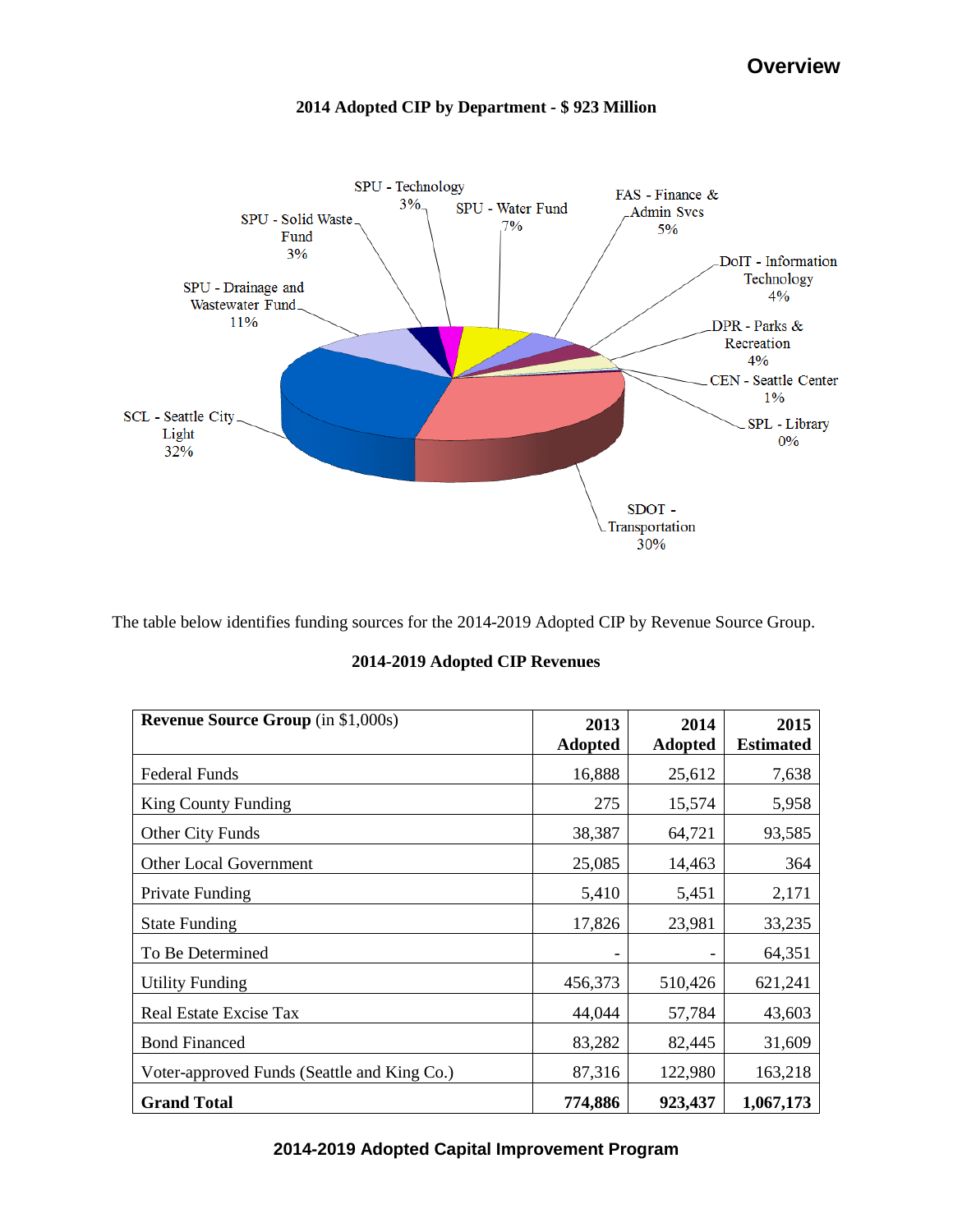

### **2014 Adopted CIP by Revenue Source - \$ 923 Million**

#### **Asset Preservation**

A 2002 Asset Preservation Study found that, despite achieving targets recommended by the 1994 Citizens' Capital Investment Committee, the City still lagged behind industry-recommended levels of investment in asset preservation. The four general government departments involved in the study (Finance and Administrative Services, Library, Parks and Recreation, and Seattle Center) are responsible for about of 6.9 million square feet of building space, 2.6 million square feet of parking space, and 240 million square feet of grounds (primarily green space) and work yards. These assets have a replacement value of approximately \$5 billion. Assuming an annual asset preservation funding target of 1.0% of the replacement value for buildings and 0.5% of the replacement value for other assets, the City should be investing about \$50 million (2013 dollars) per year in asset preservation. These percentage targets are consistent with those used by other jurisdictions that were polled as part of this study's review of best practices.

In 2014, the City will spend \$32 million from the Cumulative Reserve Subfund (CRS) and \$40 million overall on asset preservation of general government infrastructure in parks, libraries, civic buildings, and on the Seattle Center campus. SDOT will spend \$137 million on asset preservation of infrastructure in 2014. In the 2014-2019 Adopted CIP, the City continues to fund projects in the Department of Finance and Administrative Services through space rent charges, as recommended by the 2002 Asset Preservation Study.

[Resolution 31083](http://clerk.ci.seattle.wa.us/~archives/Resolutions/Resn_31083.pdf) outlines asset preservation spending guidelines for the Cumulative Reserve Capital Projects Account for departments other than Transportation and Utilities. The resolution establishes desired target spending as well as minimum spending levels. The table below displays budgeted spending from the Capital Projects Account compared to those guidelines.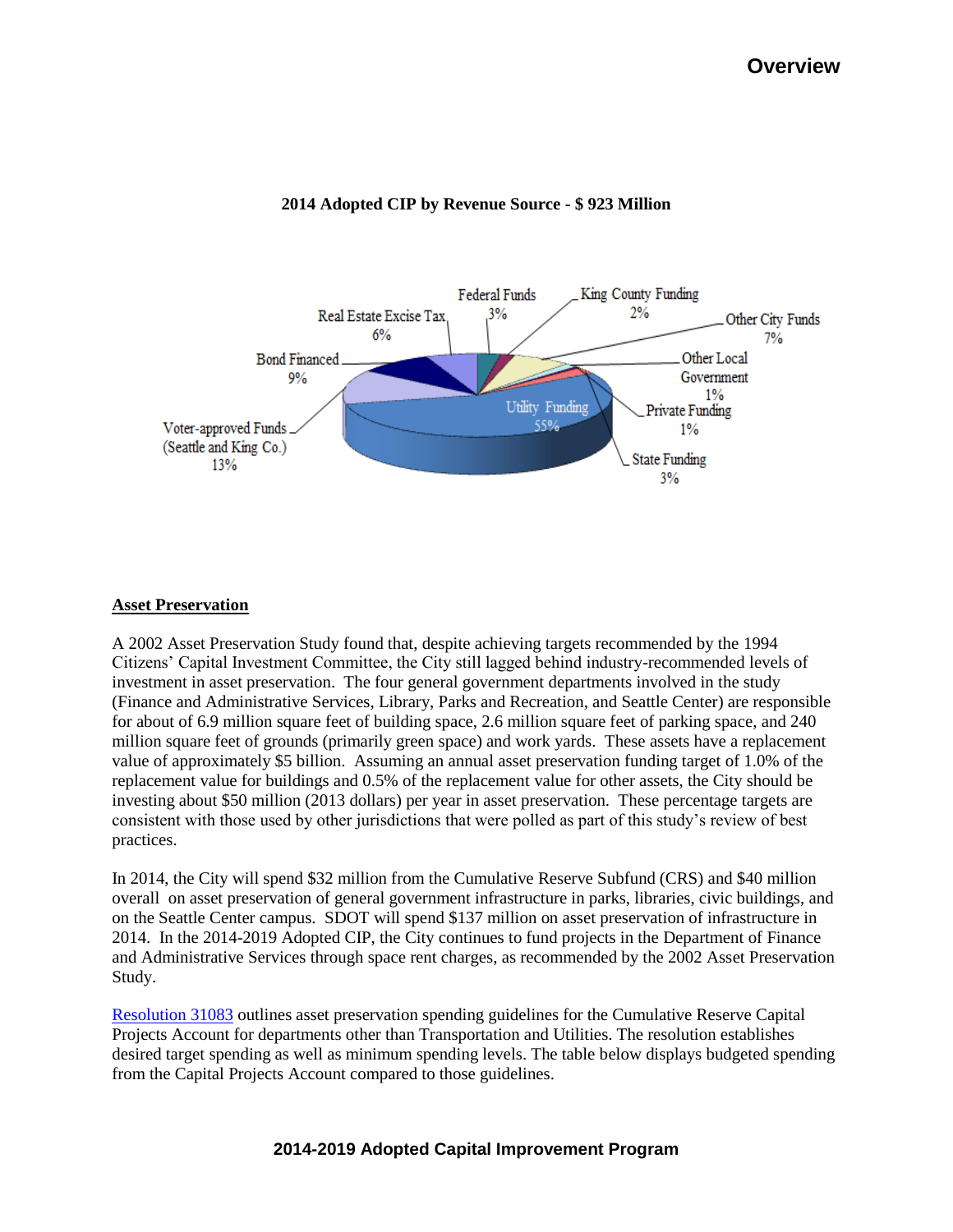| <b>Capital Projects Account Funding for Asset Preservation in Departments</b><br><b>Other than Transportation and Utilities</b> |                        |                        |                 |                        |                        |                                      |
|---------------------------------------------------------------------------------------------------------------------------------|------------------------|------------------------|-----------------|------------------------|------------------------|--------------------------------------|
| \$ Million                                                                                                                      | 2010<br><b>Adopted</b> | 2011<br><b>Adopted</b> | 2012<br>Adopted | 2013<br><b>Adopted</b> | 2014<br><b>Adopted</b> | <b>Cumulative</b><br>$(2010 - 2014)$ |
| Budget $^1$                                                                                                                     | \$15.3                 | \$17.1                 | \$24.2          | \$28.6                 | \$32.3                 | \$117.4                              |
| Target                                                                                                                          | \$47.4                 | \$48.1                 | \$49.1          | \$50.2                 | \$51.1                 | \$245.9                              |
| <b>Budget minus Target</b>                                                                                                      | $(\$32.2)$             | $(\$31.0)$             | $(\$24.9)$      | $(\$21.6)$             | (\$18.8)               | (\$128.5)                            |
|                                                                                                                                 |                        |                        |                 |                        |                        |                                      |
| Minimum $(= 65\% \text{ of Target})$                                                                                            | \$30.8                 | \$31.3                 | \$31.9          | \$32.6                 | \$33.4                 | \$160.0                              |
| <b>Budget minus Minimum</b>                                                                                                     |                        |                        |                 |                        |                        |                                      |
| <b>Funding Requirement</b>                                                                                                      | (\$15.6)               | (\$14.2)               | (\$7.8)         | $(\$4.0)$              | $(\$1.1)$              | (\$42.6)                             |
| 1) Budget represents funding levels from the Capital Projects Account                                                           |                        |                        |                 |                        |                        |                                      |

The 2014 Adopted CIP increases Capital Projects Account funding for asset preservation from 2013 levels and reduces the gap between funding and target levels. However, given general revenue constraints, there is still a shortfall from needed levels.

### **Cumulative Reserve Subfund**

The Cumulative Reserve Subfund (CRS) is a significant source of ongoing local funding to support capital projects in general government departments. This subfund is a reserve fund authorized under state law and is used primarily for maintenance and development of City capital facilities. Real Estate Excise Taxes (REET) supports the majority of CRS spending.

The table below shows department allocations from CRS along with other special programs, including debt service payments, support for the Design Commission, Artwork Conservation and the City's Tenant Relocation Assistance Program. Further explanations of these special programs can be found in the 2014 Adopted Budget.

| <b>2014 CRS Appropriations By Department</b> |                                                 |                             |                 |                            |                             |                 |                            |  |
|----------------------------------------------|-------------------------------------------------|-----------------------------|-----------------|----------------------------|-----------------------------|-----------------|----------------------------|--|
|                                              | (\$1,000s)                                      |                             | 2014 Endorsed   |                            |                             | 2014 Adopted    |                            |  |
|                                              | <b>Department</b>                               | <b>CRS</b><br><b>Direct</b> | Dept<br>Capital | <b>CRS</b><br><b>Total</b> | <b>CRS</b><br><b>Direct</b> | Dept<br>Capital | <b>CRS</b><br><b>Total</b> |  |
| <b>Subtotals by Department</b>               |                                                 |                             |                 |                            |                             |                 |                            |  |
|                                              | <b>Seattle Center</b>                           | \$0                         | \$4,651         | \$4,651                    | \$0                         | \$6,476         | \$6,476                    |  |
|                                              | Seattle Department of<br>Transportation         | \$14,101                    | \$0             | \$14,101                   | \$29,516                    | \$0             | \$29,516                   |  |
|                                              | Department of Parks &<br>Recreation             | \$0                         | \$16,774        | \$16,774                   | \$0                         | \$20,613        | \$20,613                   |  |
|                                              | Finance & Administrative<br>Services Department | \$0                         | \$9,688         | \$9,688                    | \$0                         | \$10,932        | \$10,932                   |  |
|                                              | Cumulative Reserve Subfund<br>Direct Spending   | \$3,678                     | \$0             | \$3,679                    | \$3,045                     | \$0             | \$3,045                    |  |
| <b>Total</b>                                 |                                                 | \$17,779                    | \$31,613        | \$49,393                   | \$32,561                    | \$39,403        | \$71,964                   |  |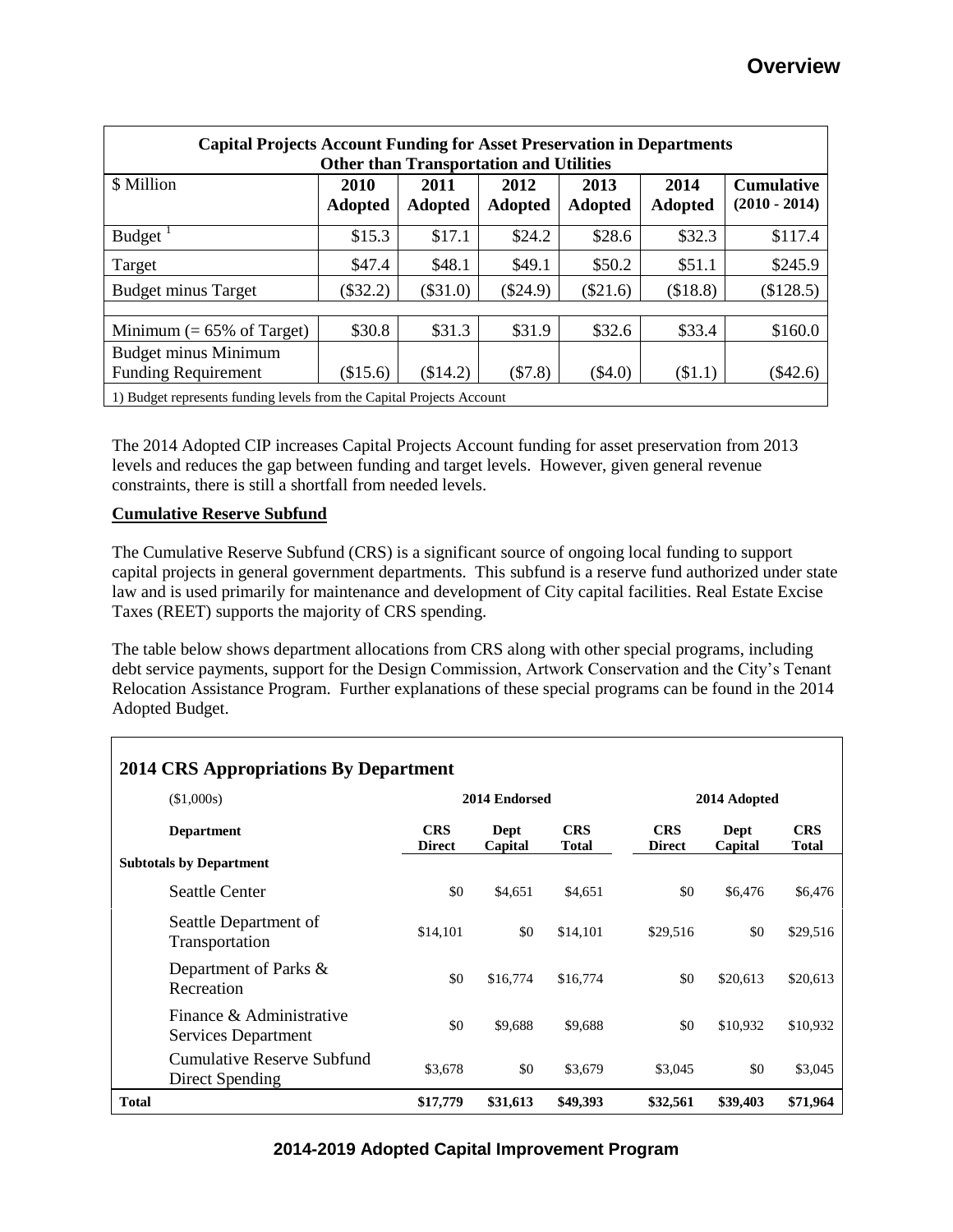### **Neighborhood Projects**

#### **Support for Neighborhoods and Neighborhood Plan Projects**

The 2014-2019 Adopted CIP contains more than 120 projects, totaling approximately \$229 million, in support of neighborhood plans in 2014. The plans, created with input from 20,000 citizens and approved by the City Council, identify actions desired to ensure the City's neighborhoods continue to thrive and improve as Seattle grows over the next 20 years, as well as meet commitments under the State's Growth Management Act. Projects supporting neighborhood plan recommendations are found throughout the CIP and include parks, street and pedestrian improvements, libraries, community centers, drainage improvements, and pedestrian and safety lighting. When a project's location is included in a neighborhood plan's geographic parameters, the neighborhood plan is indicated. If the project is specifically identified as a desired activity within the neighborhood plan, a corresponding matrix number will be indicated. Funding for these projects comes from voter-approved levies, the Neighborhood Matching Subfund, the Cumulative Reserve Subfund, utility funds, Community Development Block Grant funds, and other public and private sources.

#### **Neighborhood Project Fund**

Beginning in 1999, the City set aside approximately \$1 million per year from the Cumulative Reserve Subfund (CRS) for major maintenance projects identified in neighborhood plans. These neighborhood projects are identified and prioritized by the community, and selected for funding by the Department of Neighborhoods, SDOT, Parks, and the City Budget Office. The most recent selection process was completed in August 2012, resulting in the project list below. The Department of Parks and Recreation budget includes \$248,000 of CRS REET II funding and SDOT's budget includes \$752,000 of CRS REET II funding. See SDOT project TC365770 (NSF/CRS Neighborhood Program) and Parks project K732376 (Neighborhood Capital Program) for more detail.

| <b>District</b><br>Council | <b>Project</b><br>ID# | <b>Project Description</b>          | Dept        | <b>CRS/NSF</b><br><b>Amount</b> |
|----------------------------|-----------------------|-------------------------------------|-------------|---------------------------------|
|                            |                       |                                     |             |                                 |
|                            | $2013-$               | Ramps and median island "nose"      |             |                                 |
| <b>Ballard</b>             | 034                   | at NW 62nd St 36th Ave NW           | <b>SDOT</b> | 90,000                          |
| <b>Subtotal</b>            |                       |                                     |             |                                 |
| <b>Ballard</b>             |                       |                                     |             | 90,000                          |
|                            | $2013-$               | Curb ramps on east leg of East      |             |                                 |
| Central                    | 081                   | Cherry St and 21st Ave              | <b>SDOT</b> | 40,000                          |
|                            |                       |                                     |             |                                 |
|                            |                       | Basketball court resurfacing,       |             |                                 |
|                            | 2013-                 | bench installation, and facelift at |             |                                 |
| Central                    | 082                   | Judkins Park                        | Parks       | 30,000                          |
|                            |                       | Game table and bench installation,  |             |                                 |
|                            |                       | plaza connecting play structures,   |             |                                 |
|                            | 2013-                 | path repair including drainage at   |             |                                 |
| Central                    | 083                   | <b>Pratt Park</b>                   | Parks       | 33,000                          |
| <b>Subtotal</b>            |                       |                                     |             |                                 |
| <b>Central</b>             |                       |                                     |             | 103,000                         |

## **2014 Neighborhood Projects Funds – Small Projects**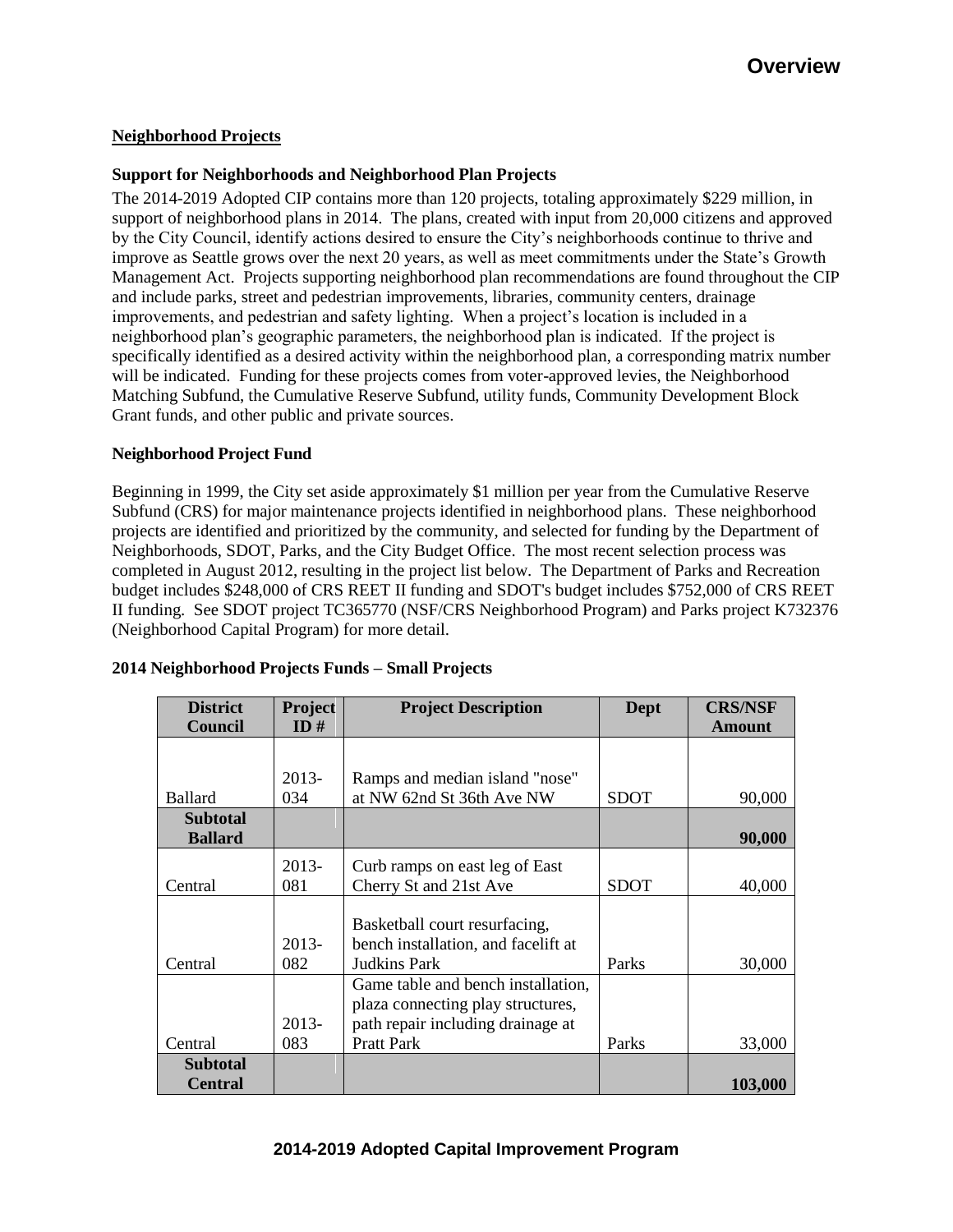# **Overview**

| <b>District</b><br>Council         | Project<br>ID# | <b>Project Description</b>                                         | Dept        | <b>CRS/NSF</b><br><b>Amount</b> |
|------------------------------------|----------------|--------------------------------------------------------------------|-------------|---------------------------------|
|                                    |                |                                                                    |             |                                 |
|                                    | 2013-          | Replace parking cutout with                                        |             |                                 |
| Delridge                           | 049            | planting strip, add curb and tree                                  | <b>SDOT</b> | 69,750                          |
|                                    |                |                                                                    |             |                                 |
|                                    | 2013-          | Improve access to Westcrest dog                                    |             |                                 |
| Delridge                           | 025            | park including existing ADA                                        | Parks       | 27,900                          |
| <b>Subtotal</b><br><b>Delridge</b> |                |                                                                    |             | 97,650                          |
|                                    |                |                                                                    |             |                                 |
|                                    |                |                                                                    |             |                                 |
|                                    |                |                                                                    |             |                                 |
|                                    | 2013-          | Pedestrian lighting at Freeway<br>Park on the NE corner of 6th Ave |             |                                 |
| Downtown                           | 031            | and Seneca St                                                      | Parks       | 57,000                          |
|                                    |                |                                                                    |             |                                 |
|                                    | 2013-          | Pedestrian lighting on west side of                                |             |                                 |
| Downtown                           | 012            | 1st between Bell & Blanchard                                       | <b>SDOT</b> | 26,600                          |
|                                    |                |                                                                    |             |                                 |
|                                    | 2013-          | Restripe crosswalks at multiple                                    |             |                                 |
| Downtown                           | 036            | locations in Pioneer                                               | <b>SDOT</b> | 7,000                           |
| <b>Subtotal</b><br><b>Downtown</b> |                |                                                                    |             | 90,600                          |
|                                    | 2013-          | Curb ramps on the west leg of                                      |             |                                 |
| East                               | 003            | Madison at 8th St.                                                 | <b>SDOT</b> | 70,000                          |
| <b>Subtotal East</b>               |                |                                                                    |             |                                 |
|                                    |                |                                                                    |             | 70,000                          |
|                                    |                |                                                                    |             |                                 |
|                                    |                | Improvements to Duwamish<br>Waterway Park including                |             |                                 |
|                                    |                | replacing and adding new picnic                                    |             |                                 |
|                                    |                | tables and adding additional                                       |             |                                 |
| Greater                            | 2013-          | plantings to existing beds and<br>other hardscape improvements     |             |                                 |
| Duwamish                           | 065            | including temporary play area                                      | Parks       | 56,000                          |
|                                    |                | Edge line and asphalt maintenance                                  |             |                                 |
|                                    |                | on NW corner of 8th Ave                                            |             |                                 |
| Greater<br>Duwamish                | 2013-<br>043   | S/Carleton Ave S & E Marginal<br>Way                               | <b>SDOT</b> | 34,000                          |
|                                    |                |                                                                    |             |                                 |
| <b>Subtotal Greater</b>            |                |                                                                    |             |                                 |
| <b>Duwamish</b>                    |                |                                                                    |             | 90,000                          |
|                                    |                | Improve lighting at Cascade Park<br>by adding city light fixtures, |             |                                 |
|                                    | 2013-          | facing park, to existing city light                                |             |                                 |
| Lake Union                         | 054            | poles                                                              | Parks       | 2,750                           |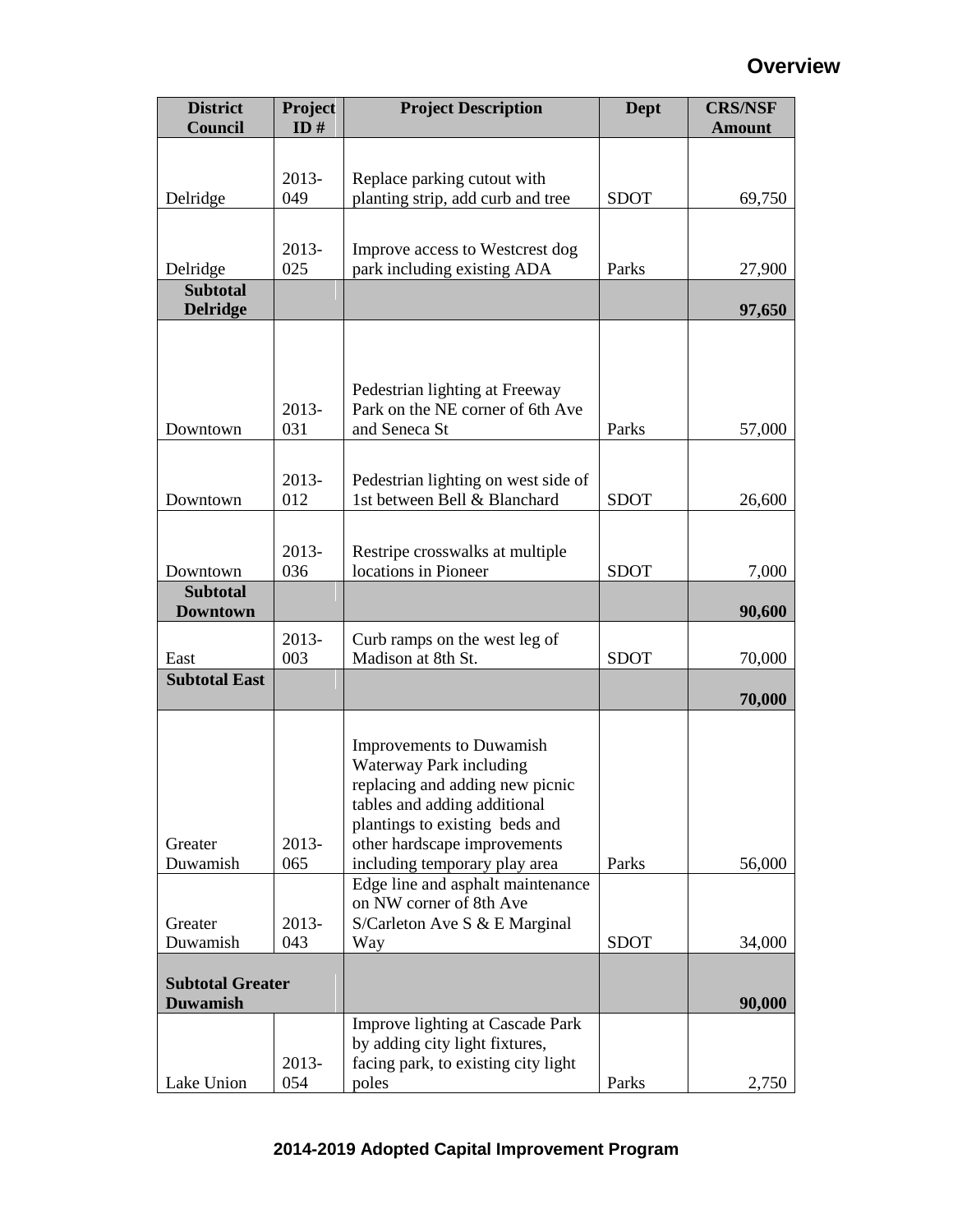# **Overview**

| <b>District</b><br>Council  | Project<br>ID# | <b>Project Description</b>                                         | <b>Dept</b> | <b>CRS/NSF</b><br><b>Amount</b> |
|-----------------------------|----------------|--------------------------------------------------------------------|-------------|---------------------------------|
| Lake Union                  | 2013-<br>029   | Pedestrian half signal at Eastlake<br>Ave E and E Allison St       | <b>SDOT</b> | 90,000                          |
| <b>Subtotal Lake Union</b>  |                |                                                                    |             | 92,750                          |
| Magnolia/QA                 | 2013-<br>073   | Sidewalk repair at W Boston St<br>from Queen Anne Ave N to alley   | <b>SDOT</b> | 90,000                          |
|                             |                |                                                                    |             |                                 |
| <b>Subtotal Magnolia/QA</b> |                |                                                                    |             | 90,000                          |
| North                       | 2013-<br>019   | Pedestrian path design at NE<br>143rd and 30th Ave NE              | <b>SDOT</b> | 23,000                          |
| North                       | $2013-$<br>008 | Traffic circle at NE 105th St and<br>23rd Ave NE                   | <b>SDOT</b> | 26,750                          |
|                             | 2013-          | Crosswalk ramps at Roosevelt                                       |             |                                 |
| North                       | 079            | Way NE & NE 83rd St                                                | <b>SDOT</b> | 65,000                          |
| <b>Subtotal North</b>       |                |                                                                    |             | 114,750                         |
| Northeast                   | 2013-<br>069   | Curb ramps at 39th Ave NE and<br>57th and 60th St NE               | <b>SDOT</b> | 69,000                          |
| Northeast                   | 2013-<br>001   | Sidewalk at 7514 40th Ave NE                                       | <b>SDOT</b> | 34,250                          |
| <b>Subtotal Northeast</b>   |                |                                                                    |             | 103,250                         |
| Northwest                   | 2013-<br>080   | Curb ramps at Fremont Ave N at<br>N 79th and N 81st streets        | <b>SDOT</b> | 60,000                          |
| Northwest                   | 2013-<br>042   | Curb bulb at Latona Ave NE and<br>NE 55th St                       | <b>SDOT</b> | 35,500                          |
| <b>Subtotal Northwest</b>   |                |                                                                    |             | 95,500                          |
| Southeast                   | 2013-<br>009   | Curb ramps at 44th Ave S and S<br>Graham St                        | <b>SDOT</b> | 54,000                          |
| Southeast                   | 2013-<br>017   | Improved drainage at SE corner of<br>Rainier Ave S and S Ferdinand | <b>SDOT</b> | 18,500                          |
| <b>Subtotal Southeast</b>   |                |                                                                    |             | 72,500                          |
| Southwest                   | 2013-<br>050   | Intersection repaving at California<br>Ave SW at Fauntleroy Way SW | <b>SDOT</b> | 90,000                          |
| <b>Subtotal Southwest</b>   |                |                                                                    |             | 90,000                          |
| <b>GRAND TOTAL</b>          |                |                                                                    |             | 1,200,000                       |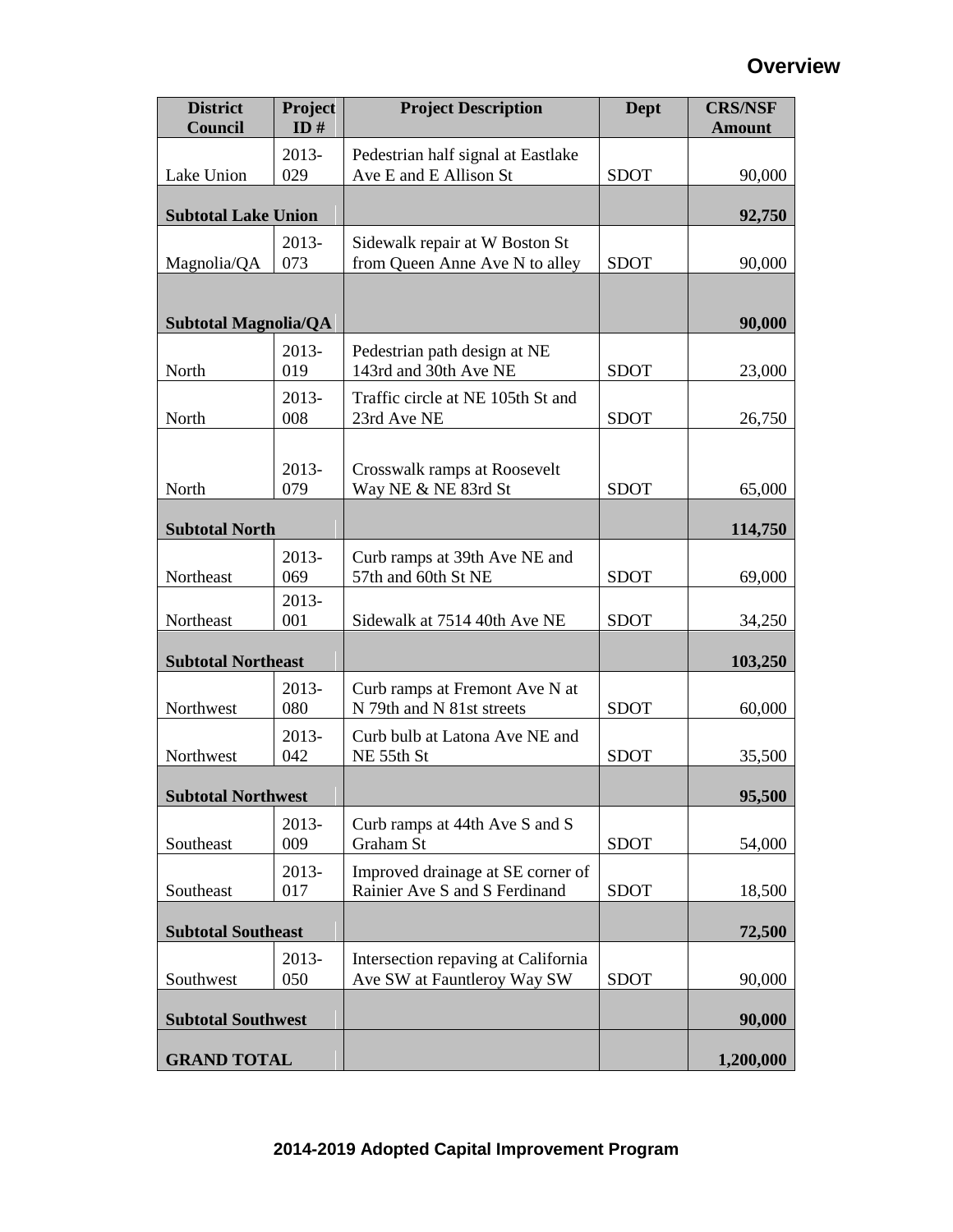### **Large Neighborhood Street Fund Projects**

The Bridging the Gap Levy provides approximately \$1.5 million per year on a triennial basis for larger neighborhood projects estimated to cost over \$100,000. The City added an additional \$1 million for these projects, for a total of \$5.5 million over 3 years. The third, and final, round of project selection began in fall 2012. The City anticipates completion of these projects by 2015:

| Area                       | Project                                       | Location                                                                                                                | <b>Type</b>                | <b>Amount</b>   |
|----------------------------|-----------------------------------------------|-------------------------------------------------------------------------------------------------------------------------|----------------------------|-----------------|
| Greater<br>Duwamish        | Georgetown<br><b>Festival Street</b>          | 12th Avenue S between S<br>Vale & S Bailey Streets                                                                      | Pedestrian<br>Improvements | 1,130,000       |
| Northwest                  | Greenwood Ave<br>N Sidewalk                   | Greenwood Ave N<br>between N 92nd and N<br>97th Streets; N 104th to N<br>105th Streets                                  | Sidewalk                   | \$1,070,000     |
| Magnolia /<br>Queen<br>Ann | Lake To Bay<br>Loop - Harrison                | W Harrison St & 1st Ave<br>W; W Harrison St &<br>Queen Anne Ave N                                                       | Pedestrian<br>Improvements | \$500,000       |
| Greater<br>Duwamish        | W Duwamish<br><b>Trail Extension</b>          | 8th Ave. S. from S<br>Portland Street to S<br>Kenyon Street                                                             | Trail                      | \$575,000       |
| Southeast                  | Rainier Beach<br>Pedestrian<br>Enhancements   | Rainier Ave S between<br>Seward Park Ave S and<br>Ithaca Pl S                                                           | Sidewalk                   | \$515,000       |
| Downtown                   | Pioneer Square<br>Accessibility               | The Pioneer Square<br><b>Historic District-locations</b><br>on Yesler Way and<br>sidewalk on S Jackson<br><b>Street</b> | Curb ramps                 | \$407,000       |
| East                       | 12th Ave<br>pedestrian<br>improvements        | 12th Ave & E Howell<br>Street; 12th Ave & E<br><b>Olive Street</b>                                                      | Crosswalk                  | \$385,000       |
| Lake<br>Union              | Waterway 22<br>sidewalk                       | Western side of Stone<br>Way N, south of N 34th St<br>and the south side of N<br>Northlake Way at<br>Waterway 22        | Sidewalk,<br>Crosswalk     | \$290,000       |
| Central                    | 19th & Union<br>pedestrian<br>improvements    | 19th Avenue at E Union<br>Street; 19th Avenue at E<br>Pike Street                                                       | Crosswalk                  | \$235,000       |
| <b>Ballard</b>             | W Woodland<br>Elem pedestrian<br>improvements | 5-way intersection at 3rd<br>Ave NW, NW 56th St, and<br>NW 55th Place                                                   | Pedestrian<br>Improvements | \$150,000       |
| Southeast                  | Columbia City<br>Sidewalk<br>Ponding Repairs  | Rainier Avenue South<br>between South Hudson<br>and South Dawson streets                                                | Sidewalk repair            | \$128,000       |
| Central                    | Dearborn &<br>Rainier multi-<br>modal safety  | Rainier Ave S and S<br>Dearborn Street                                                                                  | Pedestrian<br>Improvements | \$115,000       |
|                            |                                               |                                                                                                                         | <b>Total</b>               | \$<br>5,500,000 |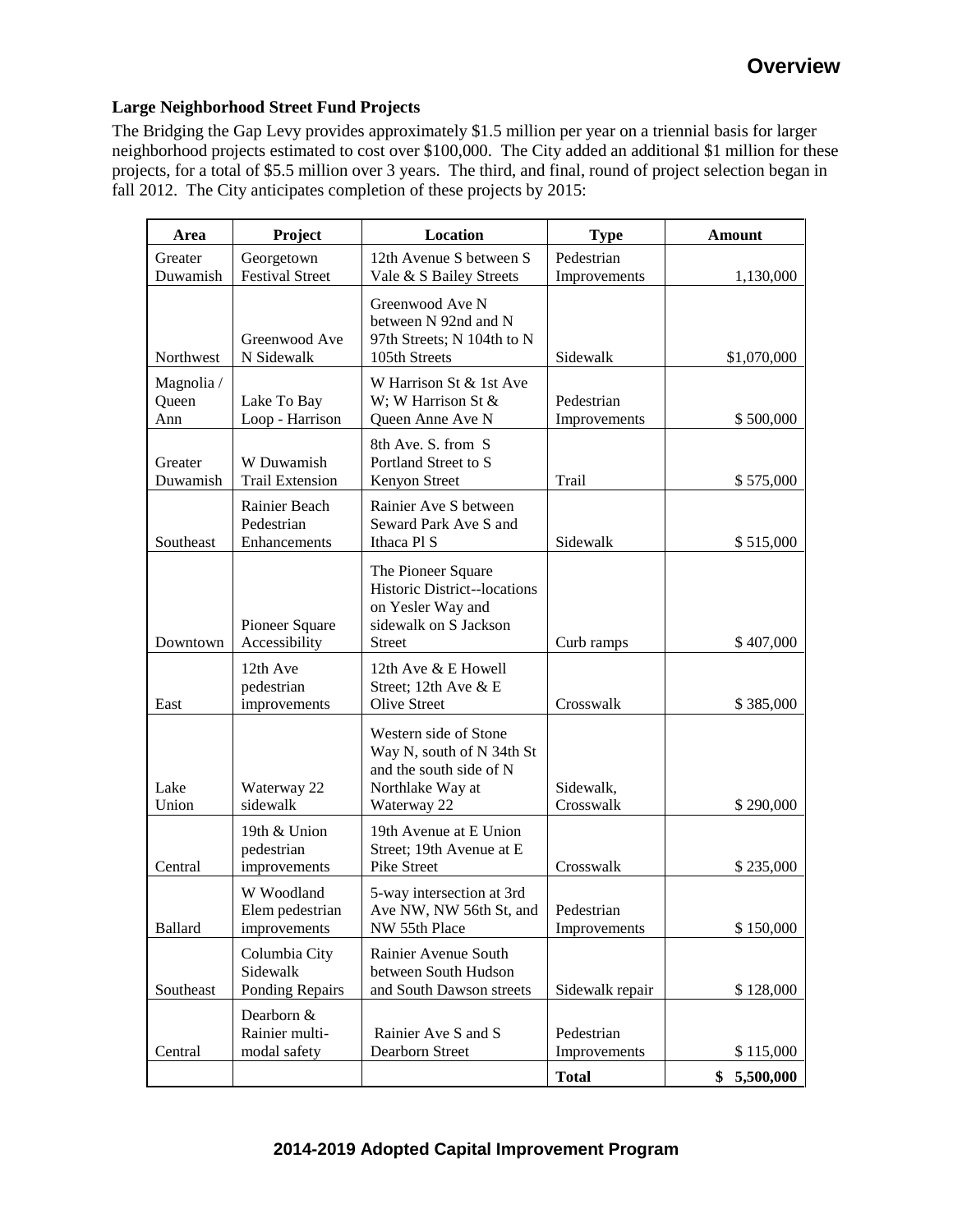#### **Neighborhood Matching Subfund**

The 2014 Adopted Budget adds \$500,000 of on-going General Fund support to Neighborhood Matching [Subfund](http://www.seattle.gov/financedepartment/14proposedbudget/NMF.pdf) (NMF) grant programs, bringing the total amount of grant money available back to pre-recession levels. A number of CIP projects, particularly in the Department of Parks and Recreation, include funding from NMF.

The City created the NMF in 1988 to provide funding to Seattle neighborhood groups and organizations for a broad array of neighborhood-initiated improvement, organizing, or planning projects. Many of these projects also support citywide initiatives such as Race and Social Justice, Youth Violence Prevention, Environment and Sustainability, and Neighborhood Planning. Awards range from a few thousand dollars up to \$100,000, and NMF funds can cover all phases of a capital project except property acquisition. The NMF program requires a 1:1 match for capital projects, which means all awards leverage other private and public contributions. Matches consist of volunteer labor, donated materials, professional services, or money. The Department of Neighborhoods (DON) administers the granting process.

Please see the [NMF section](http://www.seattle.gov/financedepartment/14proposedbudget/NMF.pdf) in the 2014 Adopted Budget for additional information.

#### **Art and Design Funding for City Capital Projects**

#### **1% for Art Program**

The 1% for Art program, established by Seattle Municipal Code Chapter 20.32, requires the City deposit 1% of eligible CIP project budgets in the Municipal Arts Fund for the commission, purchase and installation of artworks throughout Seattle. The Office of Arts and Culture (Arts) manages the 1% for Art program and the Municipal Art Fund. Arts establishes the scope of work and budgets for new art projects and describes the status of ongoing public art projects in an annua[l Municipal Art Plan \(MAP\).](http://www.seattle.gov/arts/publicart/municipal_art_plan.asp) 

Municipal Art Fund revenues from the 1% for Art program can fluctuate significantly from year-to-year depending on changes in City capital investments. In 2014, the Municipal Art Fund is expected to receive approximately \$3.1 million from capital departments for the 1% for Art program, as described below.

|                                 | 2012           | 2013           | 2014           |
|---------------------------------|----------------|----------------|----------------|
| 1% for Art Revenues             | <b>Adopted</b> | <b>Adopted</b> | <b>Adopted</b> |
| City Light                      | \$303,073      | \$374,785      | \$134,488      |
| <b>Seattle Public Utilities</b> | \$923,169      | \$1,136,000    | \$1,119,344    |
| Finance & Admin. Services       | \$140,099      | \$14,651       | \$39,891       |
| <b>Seattle Center</b>           | \$1,180        | \$1,500        | \$5,300        |
| Parks & Recreation              | \$184,540      | \$148,710      | \$148,960      |
| Transportation                  | \$465,808      | \$473,820      | \$1,637,910    |
|                                 |                |                |                |
| <b>Total</b>                    | \$2,017,869    | \$2,149,466    | \$3,085,893    |

In addition to the 1% for Art revenues identified above, Arts receives \$187,000 in 2014 from the Cumulative Reserve Subfund for repair of all sited and portable artworks.

#### **Design Commission**

Established in 1968, the [Seattle Design Commission](http://www.seattle.gov/dpd/planning/design_commission/overview/) advises the Mayor, the City Council and appropriate City departments on design and environmental aspects of the City's Capital Improvement Program. Commission members are appointed by the Mayor for a renewable two-year term. Membership is comprised of two licensed architects, one professional fine artist, one youth member, one lay member,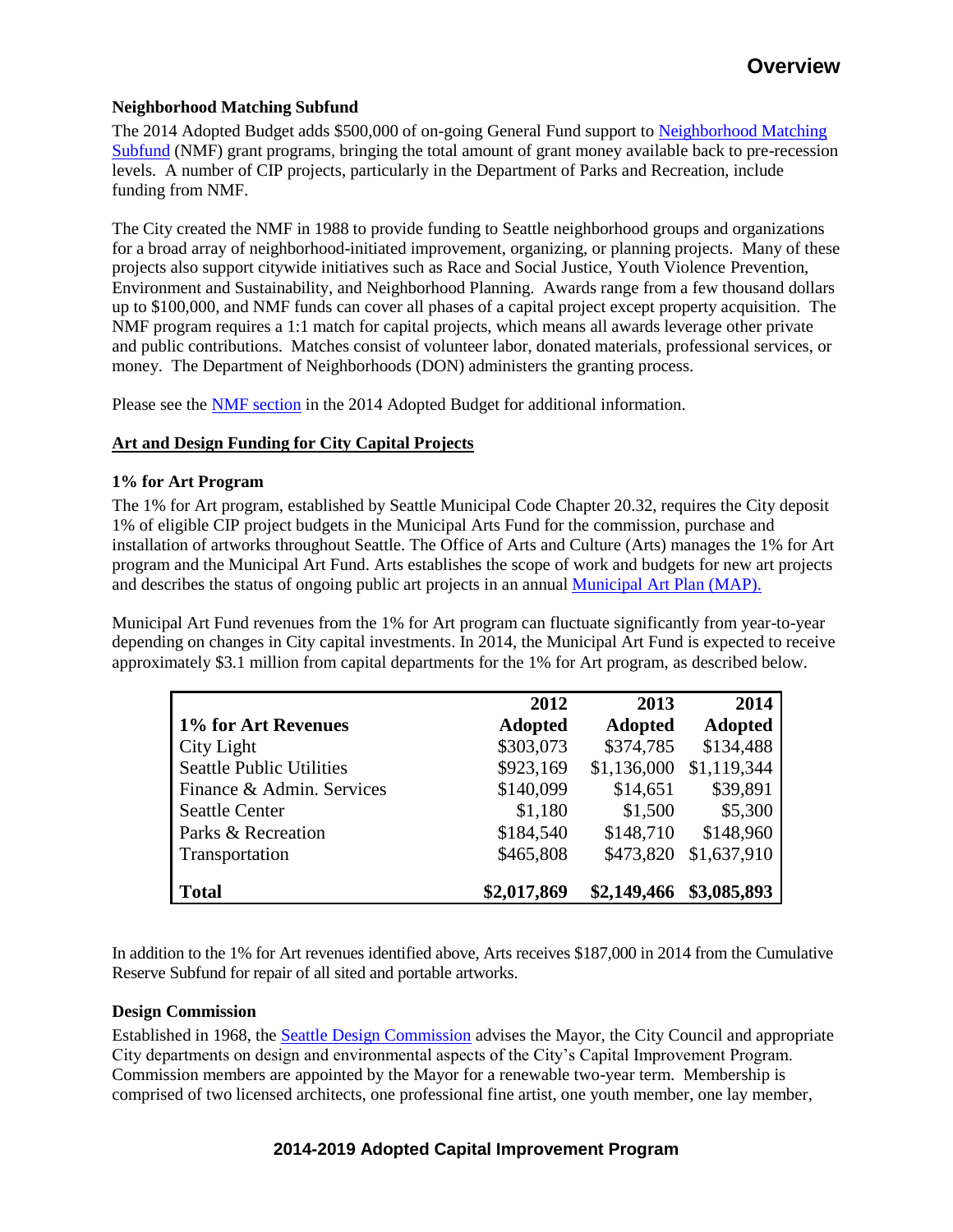and at least one and no more than two from each of the following categories, for a maximum total of five (professional urban planner, professional environmental or urban designer, landscape architect, and licensed professional engineer). The Design Commission is fully funded with funds from the Cumulative Reserve Subfund.

Projects eligible for review include any on-or above-grade structure, including buildings and additions to buildings, bridges, park developments, street furniture, and all similar installations. The Commission reviews below-grade structures such as tunnels, arcades and underground passageways that are regularly visible to the public. Projects reviewed by the Commission must be financed in-whole or in-part with City funds, be on land belonging to the City, or be subject to approval by the City. Commission involvement in capital improvement projects begins as early in the planning process as possible, starting with participation in the consultant selection process and continuing through the many stages of project development. This includes project reviews at the scope briefing or pre-design stage, conceptual design, schematic design, design development, and sometimes construction documents stages.

# **Background of Capital Improvement Program Policy Drivers**

As described above, City investments in capital projects are guided by a set of key policies reflecting the City's values and priorities. These policies shape how the City takes care of buildings and infrastructure, invests in capital projects in areas that have accepted growth as envisioned in the City's Comprehensive Plan, preserves the City's and greater Seattle's historic buildings, supports sustainable building practices, and ensures that all members of the community have access to the economic opportunities capital projects create. The following section details some of these key policies.

## **Sustainable Building Policy**

In February 2000, the City Council adopted a Sustainable Building Policy for the City of Seattle [\(Resolution 30121\)](http://clerk.ci.seattle.wa.us/~scripts/nph-brs.exe?s1=&s3=30121&s2=&s4=&Sect4=AND&l=20&Sect2=THESON&Sect3=PLURON&Sect5=RESNY&Sect6=HITOFF&d=RESF&p=1&u=%2F%7Epublic%2Fresny.htm&r=1&f=G) which articulated the City's commitment to environmental, economic and social stewardship and set the expectation that new municipal facilities meet established green building standards. Specifically, it called for all new construction and major remodel projects over 5,000 square feet to achieve a LEED Silver rating. When adopted, this policy was the first of its kind in the nation and represented a ground-breaking approach to demonstrating City leadership and transforming the marketplace.

Since 2000, the green building community has experienced exceptional growth in expertise and capacity. Recognizing this change, in 2011 the Executive proposed an updated Sustainable Building Policy which the Council unanimously passed in October of 2011 [\(Resolution 31326\)](http://clerk.ci.seattle.wa.us/~archives/Resolutions/Resn_31326.pdf). The update represents a comprehensive approach that reflects advances in the green building industry, aligns the policy with the City's increased attention to climate change, addresses a greater range of project types, and ensures that Seattle continues to provide leadership that advances sustainable development in both the public and private realms.

As a result of the 2011 Sustainable Buildings and Sites Policy now in place:

- For new construction, additions and major renovation projects 5,000 square feet or greater
	- o The minimum required green building rating is LEED Gold;
	- o There are minimum requirements for energy and water efficiency, construction waste reductions, and bicycle amenities;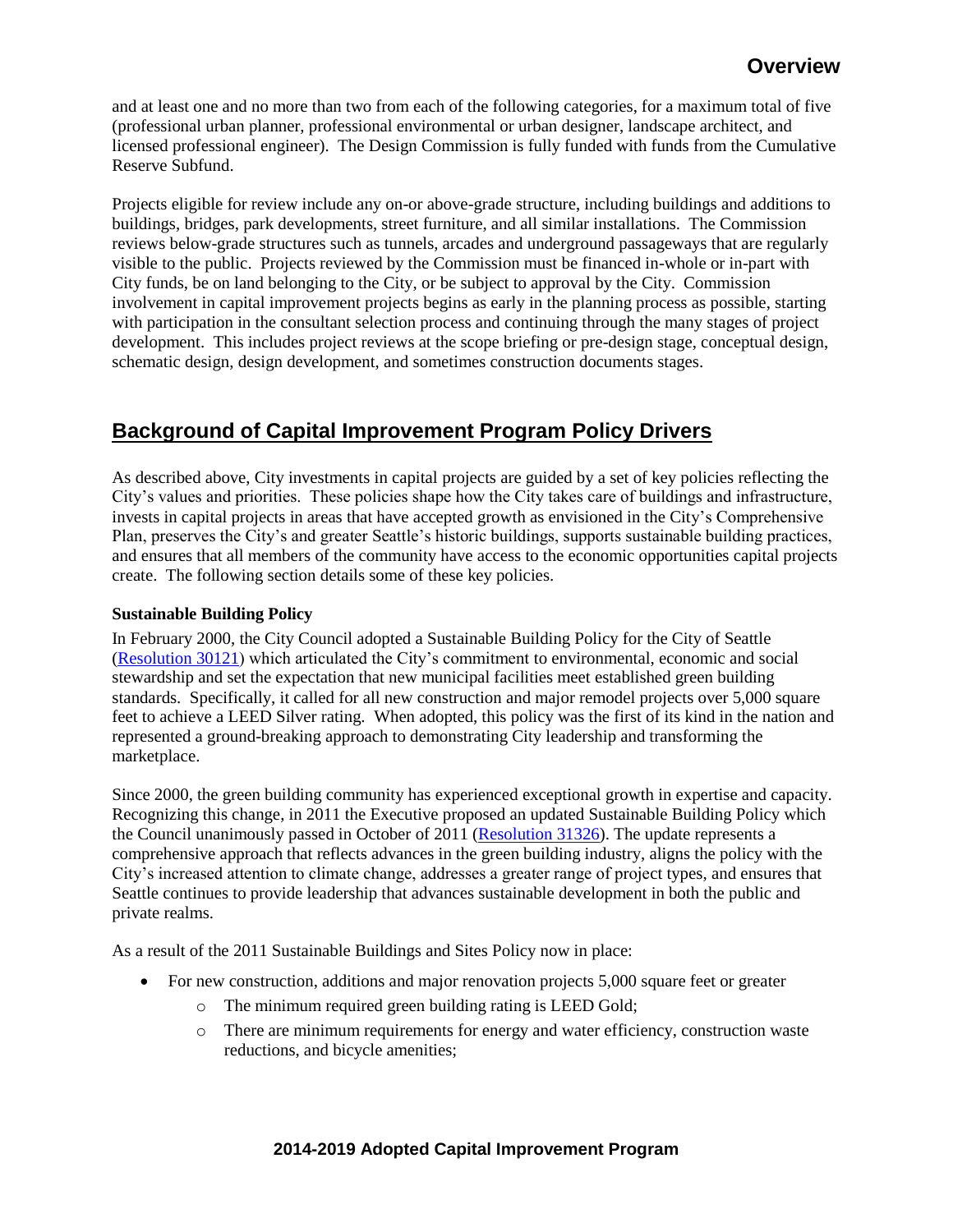- For tenant improvement projects 5,000 square feet or greater, where the scope includes mechanical, electrical, and plumbing
	- o The minimum required green building rating is LEED Gold;
	- o There are minimum requirements for water efficiency and construction waste reductions;
- Completion of a Capital Green checklist is required for projects smaller than 5,000 sf or those otherwise not eligible for a LEED rating;
- Pilot projects are being pursued to test new approaches and standards, such as the Living Building Challenge and the Sustainable Sites Initiative;
- Annual reporting of performance under the policy and ongoing program evaluation is required by March  $31<sup>st</sup>$  of each year.

Additionally, the resolution directs City departments to evaluate and improve existing standards and processes that relate to tenant improvements, leasing, and site management.

## **City of Seattle Comprehensive Plan**

The City of Seattle's Comprehensive Plan informed development of the 2014-2019 Adopted CIP. The Comprehensive Plan had its last 10-year update in 2004. The Department of Planning & Development will finalize much of the work on the next update to the City's Comprehensive Plan in 2014 and early 2015. Departments have taken special note of capital projects in neighborhoods targeted for substantial growth in the future or that have received substantial growth in the last few years. This effort is intended to make sure areas receiving growth have the appropriate physical infrastructure to accommodate such growth, while balancing the City's other major maintenance needs of existing facilities, such as power distribution systems, pipes, community centers, swimming pools, libraries, and streets that are located throughout the City, not just in targeted growth areas.

## **Federal and State Regulatory Requirements**

The City's utilities have several facility projects in their Capital Improvement Programs to meet federal and state regulatory requirements. The City of Seattle must abide by the City's two National Pollutant Discharge Elimination System (NPDES) permits, one for storm water and one for combined sewer system. The City is required, for example, to invest hundreds of millions of dollars in the combined sewer/storm water system over the next several years to control the number of combined sewer overflows (CSOs) into receiving bodies of water, including Lake Washington and Puget Sound. City Council recently approved a CSO Consent Decree with the Environmental Protection Agency (EPA) and the Department of Ecology (DOE). This Consent Decree outlines how the City will become compliant with EPA and DOE regulatory requirements regarding sewage releases from the city conveyance system.

#### **Endangered Species Compliance**

The Cedar River Watershed Habitat Conservation Plan (HCP) is a 50-year, ecosystem-based plan that was prepared to address the declining populations of salmon, steelhead and other species of fish and wildlife in the Cedar River basin. The HCP was prepared under the Endangered Species Act and is designed both to provide certainty for the City of Seattle's drinking water supply and to protect and restore habitats of 83 species of fish and wildlife that may be affected by the City of Seattle's water supply and hydroelectric operations on the Cedar River. Seattle Public Utilities is continuing to implement its commitments under the HCP, which include downstream habitat protection and restoration, upland forest